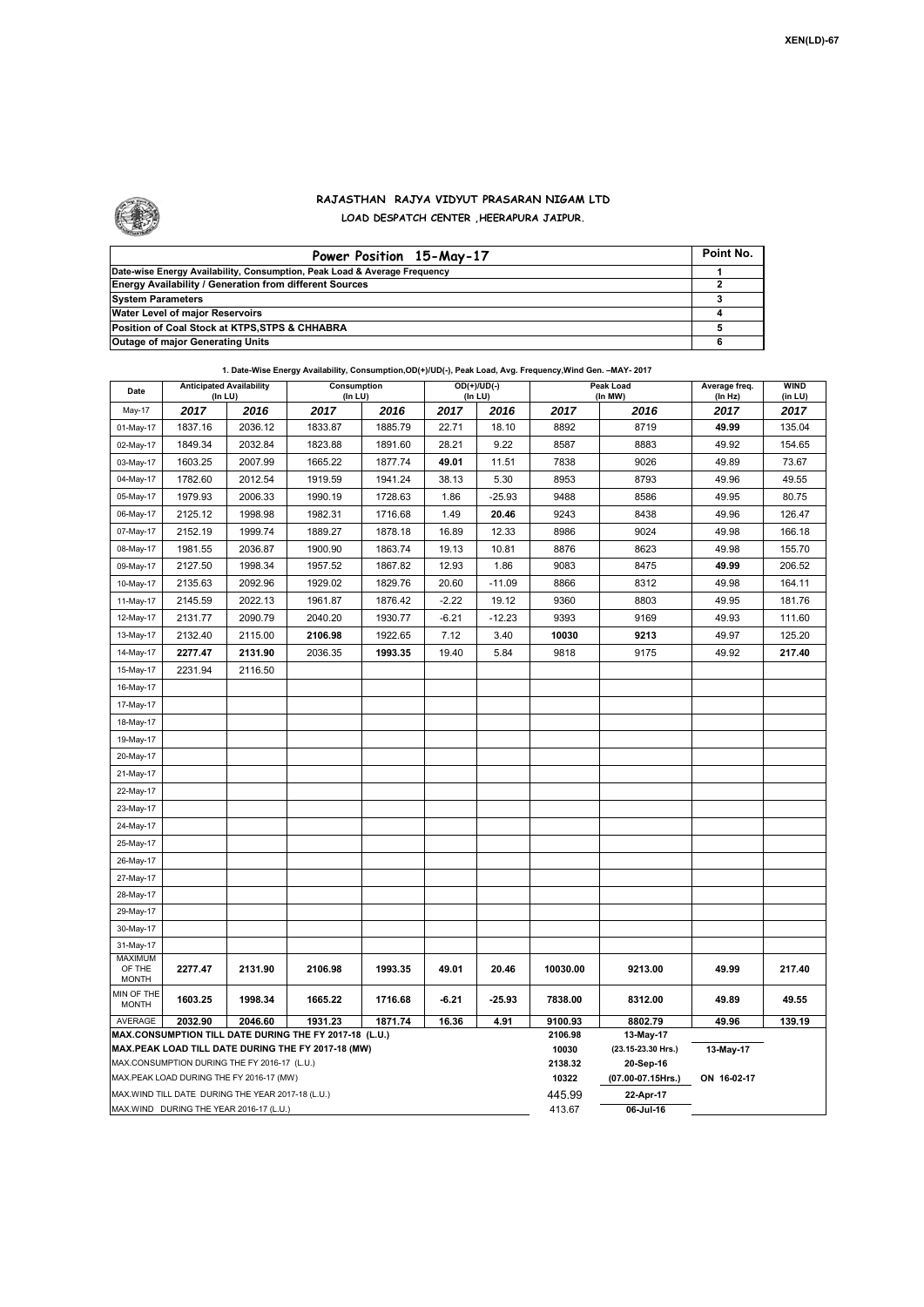| 2. Anticipated Availability/Generation From Different Sources |  |
|---------------------------------------------------------------|--|
|---------------------------------------------------------------|--|

|                         |                                           |                 |                 |          | (In LU)         |                 |                 |                 |                 |          |
|-------------------------|-------------------------------------------|-----------------|-----------------|----------|-----------------|-----------------|-----------------|-----------------|-----------------|----------|
| S.No.                   | Sources Available to Rajasthan /          | Prior           | Prior           | Actual   | Prior           | Prior           | Actual          | Prior           | Prior           | Actual   |
|                         | Installed Capacity as on 30.09.2016       | assessment      | assessment      | Energy   | assessment      | assessment      | Energy          | assessment      | assessment      | Energy   |
|                         | (In MW)                                   | of Avail. For   | of Avail.       | Received | of Avail. For   | of Avail.       | Received        | of Avail. For   | of Avail.       | Received |
|                         |                                           |                 |                 |          |                 |                 |                 |                 |                 |          |
|                         |                                           | next Day        |                 |          | next Day        |                 |                 | next Day        |                 |          |
|                         |                                           |                 | 12-May-17       |          |                 | 13-May-17       |                 |                 | 14-May-17       |          |
| 1                       | KTPS (1240/1240)                          | 271.00          | 270.00          | 257.67   | 271.00          | 271.00          | 262.07          | 271.00          | 271.00          | 228.13   |
| $\overline{\mathbf{2}}$ | STPS (1500/1500)                          | 165.00          | 165.00          | 146.48   | 165.00          | 165.00          | 140.85          | 110.00          | 165.00          | 130.12   |
| 3                       | DHOLPUR GAS CCPP (330/330)                | 0.00            | 0.00            | 0.00     | 0.00            | 0.00            | 0.00            | 0.00            | 0.00            | 0.00     |
| 4                       | RAMGARH (273.5/273.5)                     | 43.00           | 40.00           | 42.15    | 40.00           | 43.00           | 45.20           | 47.00           | 40.00           | 45.35    |
| 5                       | RAPP-A(200/200)                           | 38.00           | 38.00           | 41.35    | 38.00           | 38.00           | 41.66           | 38.00           | 38.00           | 41.53    |
| 6                       | MAHI (140/140)                            | 0.00            | 0.00            | 0.00     | 0.00            | 0.00            | 0.98            | 0.00            | 0.00            | 0.00     |
| $\overline{7}$          | CHAMBAL (RPS+JS) (135.5/271)              | 0.00            | 0.00            | 0.00     | 0.00            | 0.00            | 0.00            | 0.00            | 0.00            | 1.39     |
|                         | GIRAL LIGNITE (250/250)                   |                 |                 |          |                 |                 |                 |                 |                 |          |
| 8                       |                                           | 0.00            | 0.00            | 0.00     | 0.00            | 0.00            | 0.00            | 0.00            | 0.00            | 0.00     |
| 9                       | CHHABRA TPS 1000/1000)                    | 108.00          | 91.00           | 103.67   | 107.00          | 108.00          | 92.85           | 107.00          | 107.00          | 87.90    |
| 10                      | ADANI (TPS) + KALISINDH (TPS)             | 564.00          | 528.00          | 466.26   | 564.00          | 564.00          | 547.66          | 564.00          | 564.00          | 471.25   |
|                         | (1200+1200/1320+1200)                     |                 |                 |          |                 |                 |                 |                 |                 |          |
| 11                      | WIND FARM (3980.40/4119.15)               | 90.00           | 120.00          | 111.60   | 190.00          | 90.00           | 125.20          | 250.00          | 190.00          | 217.40   |
| 12                      | SOLAR POWER(737.70/1295.70)               | 0.00            | 0.00            | 0.00     | 0.00            | 0.00            | 0.00            | 0.00            | 0.00            | 0.00     |
| 13                      | CAPTIVE POWER PLANTS                      | 0.00            | 0.00            | 0.00     | 0.00            | 0.00            | 0.00            | 0.00            | 0.00            | 0.00     |
| 14                      | REGIONAL (INTRA STATE) O.A.(VLTPS)        | 0.00            | 0.00            | 0.00     | 0.00            | 0.00            | 0.00            | 0.00            | 0.00            | 0.00     |
| 15                      | <b>OPEN ACCESS</b>                        | $-39.89$        | $-51.48$        | $-47.95$ | $-47.29$        | $-39.89$        | $-39.99$        | $-42.01$        | $-47.29$        | $-47.29$ |
| 16                      | BIOMASS - (101.95/119.25)                 | 5.00            | 3.00            | 5.04     | 7.00            | 5.00            | 6.56            | 9.00            | 7.00            | 9.06     |
|                         |                                           |                 |                 |          |                 |                 |                 |                 |                 | 25.68    |
| 17                      | BARSINGHSAR LTPS(250/250)                 | 26.00<br>201.00 | 26.00<br>201.00 | 26.28    | 26.00<br>201.00 | 26.00<br>201.00 | 25.95<br>195.31 | 26.00<br>201.00 | 26.00<br>201.00 |          |
| 18                      | RAJWEST (1080/1080)                       |                 |                 | 203.63   |                 |                 |                 |                 |                 | 137.34   |
|                         | <b>TOTAL (A): 1-18</b>                    | 1471.11         | 1430.52         | 1356.18  | 1561.71         | 1471.11         | 1444.30         | 1580.99         | 1561.71         | 1347.86  |
| 19                      | <b>BBMB COMPLEX</b>                       |                 |                 |          |                 |                 |                 |                 |                 |          |
|                         | a) BHAKRA(230.79/1516.3)                  | 25.91           | 26.16           | 26.09    | 25.82           | 25.91           | 25.72           | 26.02           | 25.82           | 25.61    |
|                         | b) DEHAR (198/990)                        | 22.96           | 22.96           | 22.96    | 22.96           | 22.96           | 22.96           | 22.96           | 22.96           | 22.96    |
|                         | c) PONG (231.66/396)                      | 14.36           | 14.99           | 14.99    | 13.85           | 14.36           | 13.95           | 11.94           | 13.85           | 13.47    |
|                         | TOTAL : a TO c                            | 63.22           | 64.11           | 64.03    | 62.63           | 63.22           | 62.63           | 60.92           | 62.63           | 62.04    |
| 20                      | <b>CENTRAL STATIONS</b>                   |                 |                 |          |                 |                 |                 |                 |                 |          |
|                         | d) SINGRAULI (300/2000)                   | 78.80           | 78.80           | 78.80    | 78.08           | 78.80           | 78.07           | 78.08           | 78.08           | 67.50    |
|                         | e) RIHAND<br>(310.24/3000)                | 89.88           | 90.19           | 90.09    | 89.07           | 89.88           | 86.31           | 89.13           | 89.07           | 79.81    |
|                         |                                           | 0.94            |                 |          | 0.00            |                 |                 |                 |                 |          |
|                         | f) UNCHAHAR-I(20/420)                     |                 | 0.41            | 2.21     |                 | 0.94            | 2.70            | 0.00            | 0.00            | 0.47     |
|                         | g) UNCHAHAR-II& III(61/630)               | 4.25            | 8.66            | 11.70    | 0.58            | 4.25            | 12.27           | 0.01            | 0.58            | 4.05     |
|                         | h) INDIRA GANDHI STPS(JHAJHAR) 0.00/1500) | 0.00            | 0.00            | 0.00     | 3.16            | 0.00            | 0.01            | 0.00            | 3.16            | 1.73     |
|                         |                                           |                 |                 |          |                 |                 |                 |                 |                 |          |
|                         | i) NCTPS DADRI St-II (43.22/980) +        | 1.49            | 0.54            | 3.71     | 0.00            | 1.49            | 6.06            | 0.00            | 0.00            | 1.09     |
|                         | DADRI-TH                                  |                 |                 |          |                 |                 |                 |                 |                 |          |
|                         | () DADRI GAS (77/830)                     | 8.24            | 7.71            | 7.32     | 9.10            | 8.24            | 7.13            | 8.07            | 9.10            | 7.81     |
|                         | k) ANTA<br>(83.07/419)                    | 0.00            | 0.00            | 0.00     | 0.00            | 0.00            | 0.00            | 0.00            | 0.00            | 0.00     |
|                         | I) AURAIYA<br>(61.03/663)                 | 3.30            | 3.41            | 3.82     | 3.52            | 3.30            | 3.19            | 5.11            | 3.52            | 3.28     |
|                         | m) NAPP<br>(44/440)                       | 6.74            | 11.09           | 11.09    | 6.08            | 6.74            | 6.74            | 6.08            | 6.08            | 6.08     |
|                         | n) RAPP-B<br>(125/440)                    | 30.83           | 30.83           | 30.83    | 30.83           | 30.83           | 30.83           | 30.83           | 30.83           | 30.83    |
|                         | o) RAPP-C<br>(88/440)                     | 22.56           | 22.73           | 22.73    | 22.56           | 22.56           | 22.56           | 22.56           | 22.56           | 22.56    |
|                         |                                           |                 |                 |          |                 |                 |                 |                 |                 |          |
|                         | p) SALAL<br>(20.36/690)                   | 4.70            | 4.70            | 4.67     | 4.69            | 4.70            | 4.70            | 4.69            | 4.69            | 4.69     |
|                         | q) URI<br>(70.37/720)                     | 17.90           | 17.90           | 17.90    | 17.90           | 17.90           | 17.90           | 17.90           | 17.90           | 17.90    |
|                         | r) TANAKPUR (10.86/94)                    | 0.80            | 0.78            | 0.78     | 0.87            | 0.80            | 0.85            | 0.80            | 0.87            | 1.06     |
|                         | s) CHAMERA - (105.84/540)                 | 18.62           | 22.54           | 22.54    | 15.68           | 18.62           | 18.62           | 19.60           | 15.68           | 15.72    |
|                         | t) CHAMERA-II (29.01/300)                 | 8.89            | 8.88            | 8.88     | 8.69            | 8.89            | 8.89            | 8.90            | 8.69            | 8.85     |
|                         | u) CHAMERA-III (25.21/231)                | 7.13            | 7.14            | 7.14     | 7.13            | 7.13            | 7.13            | 7.14            | 7.13            | 7.13     |
|                         | v) DHAULIGANGA (27/280)                   | 4.12            | 4.20            | 4.35     | 4.53            | 4.12            | 5.13            | 5.18            | 4.53            | 4.76     |
|                         | w) DULHASTI (42.42/390)                   | 12.01           | 12.02           | 12.07    | 12.01           | 12.01           | 10.70           | 12.02           | 12.01           | 12.07    |
|                         |                                           | 3.70            | 3.70            | 3.70     | 2.92            | 3.70            | 3.70            | 2.92            | 2.92            |          |
|                         | x) SEWA (13/120)                          |                 |                 |          |                 |                 |                 |                 |                 | 2.92     |
|                         | y) NJPC                                   | 40.37           | 40.37           | 40.37    | 37.19           | 40.37           | 40.16           | 40.37           | 37.19           | 40.35    |
|                         | (112.00/1500)+RAMPUR(31.808/412.02)       |                 |                 |          |                 |                 |                 |                 |                 |          |
|                         |                                           |                 |                 |          |                 |                 |                 |                 |                 |          |
|                         | z) TEHRI (75/1000)                        | 4.36            | 3.92            | 3.74     | 4.09            | 4.36            | 4.36            | 4.90            | 4.09            | 4.09     |
|                         | aa) KOTESHWR (33.44/400) + PARBATI3       | 15.22           | 16.39           | 22.46    | 22.20           | 15.22           | 20.84           | 22.21           | 22.20           | 27.55    |
|                         | (56.73/520)                               |                 |                 |          |                 |                 |                 |                 |                 |          |
|                         | ab) TALA                                  | 0.62            | 0.71            | 0.71     | 0.69            | 0.62            | 0.62            | 0.69            | 0.69            | 0.69     |
|                         | ac) MUNDRA UMPP (380/4000)                | 71.52           | 71.52           | 71.52    | 72.00           | 71.52           | 69.46           | 72.00           | 72.00           | 66.75    |
|                         | ad) SASAN (372/3960)                      | 87.48           | 73.09           | 77.26    | 71.08           | 87.48           | 78.19           | 70.31           | 71.08           | 60.46    |
|                         | ae) FRKKA+KHLGN+TLCHR (70.18/3940)        | 29.03           | 26.75           | 25.83    | 21.25           | 29.03           | 26.03           | 20.33           | 21.25           | 7.55     |
|                         |                                           |                 |                 |          |                 |                 |                 |                 |                 |          |
|                         | af) URS POWER(DADRI TH-I)                 | 0.00            | 0.00            | 0.00     | 0.00            | 0.00            | 0.00            | 0.00            | 0.00            | 0.00     |
|                         | TOTAL SCHEDULE(a TO af)                   | 636.72          | 633.08          | 650.25   | 608.53          | 636.72          | 635.77          | 610.74          | 608.53          | 569.79   |
|                         |                                           |                 |                 |          |                 |                 |                 |                 |                 |          |
|                         | LOSSES                                    | $-20.62$        | $-20.66$        | $-26.07$ | $-16.02$        | $-20.62$        | $-25.50$        | $-19.25$        | $-16.02$        | $-22.75$ |
|                         | NET SCHEDULED                             | 616.10          | 612.42          | 624.17   | 592.52          | 616.10          | 610.27          | 591.48          | 592.52          | 547.04   |
| 21                      | BILATERAL (REG.) EXCL. BANKING            | 24.09           | 23.53           | 24.62    | 26.17           | 24.09           | 24.09           | 24.07           | 26.17           | 26.17    |
|                         |                                           |                 |                 |          |                 |                 |                 |                 |                 |          |
| 22                      | <b>BANKING</b>                            | 0.00            | 0.00            | 0.00     | 0.00            | 0.00            | 0.00            | 0.00            | 0.00            | 0.00     |
| 23                      | BILATERAL(INTER-REG.).                    | 57.43           | 42.98           | 37.10    | 57.43           | 42.89           | 57.43           | 57.24           | 42.95           | 56.24    |
|                         | EXCLUDING (ISOA & BANKING)                |                 |                 |          |                 |                 |                 |                 |                 |          |
| 24                      | <b>INTER STATE OPEN ACCESS</b>            | 39.89           | 51.48           | 47.95    | 47.29           | 39.89           | 39.99           | 42.01           | 47.29           | 47.29    |
|                         | (BILATERAL+IEX)                           |                 |                 |          |                 |                 |                 |                 |                 |          |
| 25                      | <b>INDIAN ENERGY EXCHANGE</b>             | $-76.22$        | $-43.62$        | $-43.62$ | $-7.65$         | $-76.22$        | $-76.22$        | $-63.85$        | $-7.65$         | $-7.65$  |
|                         | <b>TOTAL(B): (19 TO 25)</b>               | 661.29          | 701.25          | 690.23   | 715.76          | 661.29          | 655.56          | 650.95          | 715.76          | 669.09   |
|                         | TOTAL GENERATION (A +B): 1 TO             |                 |                 | 2046.41  |                 |                 | 2099.86         |                 |                 | 2016.95  |
|                         |                                           |                 |                 |          |                 |                 |                 |                 |                 |          |
|                         | 25                                        |                 |                 |          |                 |                 |                 |                 |                 |          |
|                         | OVER DRAWAL (+)/UNDER                     |                 |                 | $-6.21$  |                 |                 | 7.12            |                 |                 | 19.40    |
|                         | DRAWAL (-)                                |                 |                 |          |                 |                 |                 |                 |                 |          |
|                         | <b>GRAND TOTAL</b>                        | 2132.40         | 2131.77         | 2040.20  | 2277.47         | 2132.40         | 2106.98         | 2231.94         | 2277.47         | 2036.35  |
|                         | <b>LAST YEAR</b>                          | 2115.00         | 2090.79         | 1930.78  | 2131.90         | 2115.00         | 1922.65         | 2116.50         | 2131.90         | 1993.36  |